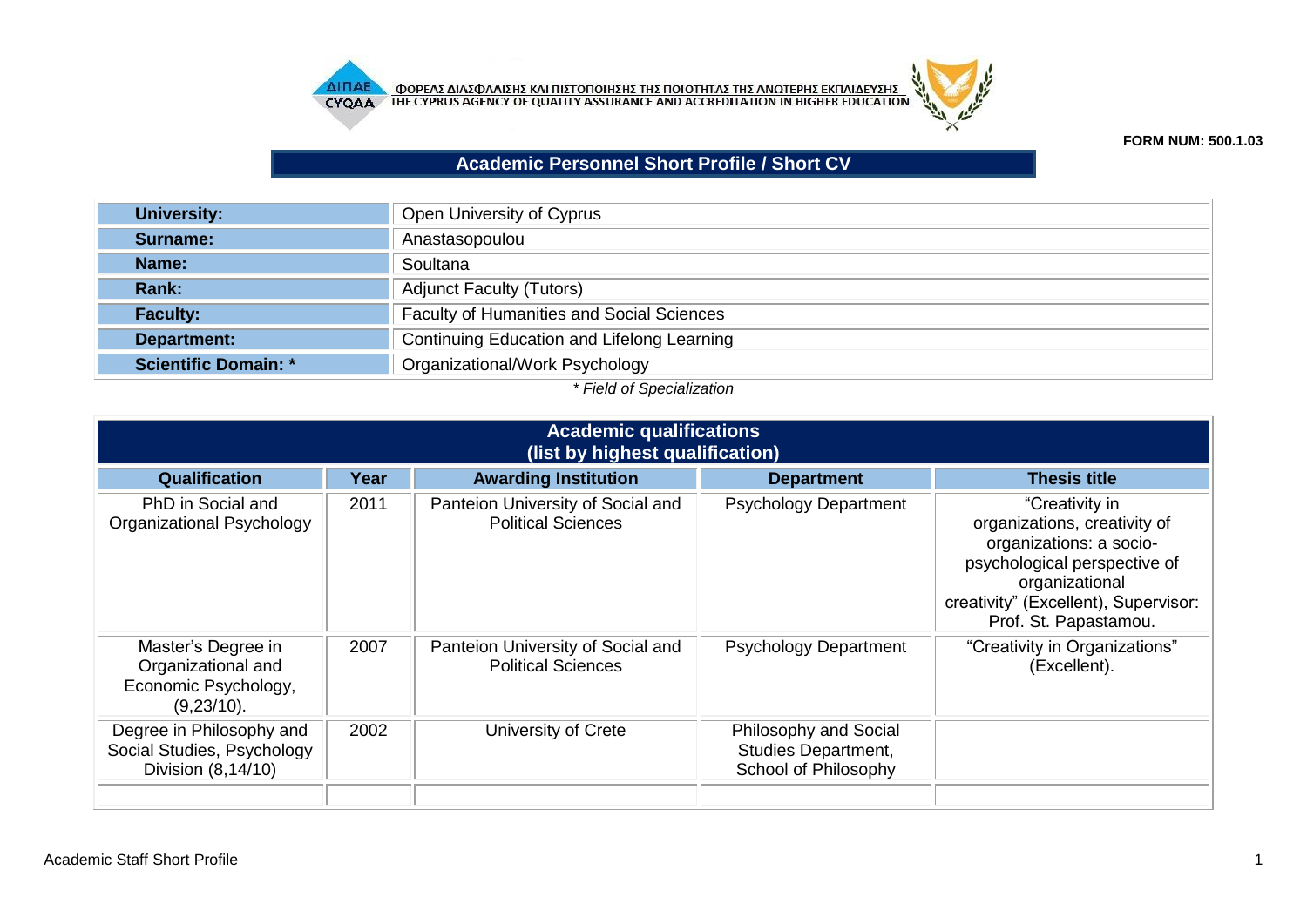| Employment history-List by the three (3) most recent |           |                                               |                 |                                                                                                                                      |  |
|------------------------------------------------------|-----------|-----------------------------------------------|-----------------|--------------------------------------------------------------------------------------------------------------------------------------|--|
| <b>Period of employment</b>                          |           | <b>Employer</b>                               | <b>Location</b> | <b>Position</b>                                                                                                                      |  |
| <b>From</b>                                          | To        |                                               |                 |                                                                                                                                      |  |
| 13/1/2020                                            | 12/6/2020 | Open University of Cyprus                     | Latsia, Cyprus  | Adjunct teaching staff,<br>Master Programme<br>"Continuing Education<br>and Life-Long<br>Learning".                                  |  |
| 1/11/2018                                            | 30/6/2020 | <b>National Centre for Social</b><br>Research | Athens, Greece  | Researcher in the<br>project "Research,<br>EDucation, and<br>Infrastuctures: the<br>triangulation of EKKE<br>strategic axes (REDI)". |  |
| 1/10/2017                                            | 31/7/2019 | <b>Hellenic Open University</b>               | Athens, Greece  | Adjunct teaching staff<br>School<br>of Social Sciences,<br><b>Business</b><br>Administration<br>Programme.                           |  |

| Key refereed journal papers, monographs, books, conference publicationsetc. List the five (5) more recent and other<br>five (5) selected–(max total 10) |                           |                                                                                                |                        |                                                              |      |              |
|---------------------------------------------------------------------------------------------------------------------------------------------------------|---------------------------|------------------------------------------------------------------------------------------------|------------------------|--------------------------------------------------------------|------|--------------|
| <b>Ref. Number</b>                                                                                                                                      | Year                      | <b>Title</b>                                                                                   | <b>Other authors</b>   | <b>Journaland</b><br><b>Publisher /</b><br><b>Conference</b> | Vol. | <b>Pages</b> |
|                                                                                                                                                         | (2020,<br>under<br>review | Understanding and Measuring<br>Child Well-being in the Region<br>of Attica, Greece: Round two. | Leriou, E. Kollias, A. | Child Indicators<br>Research.                                |      |              |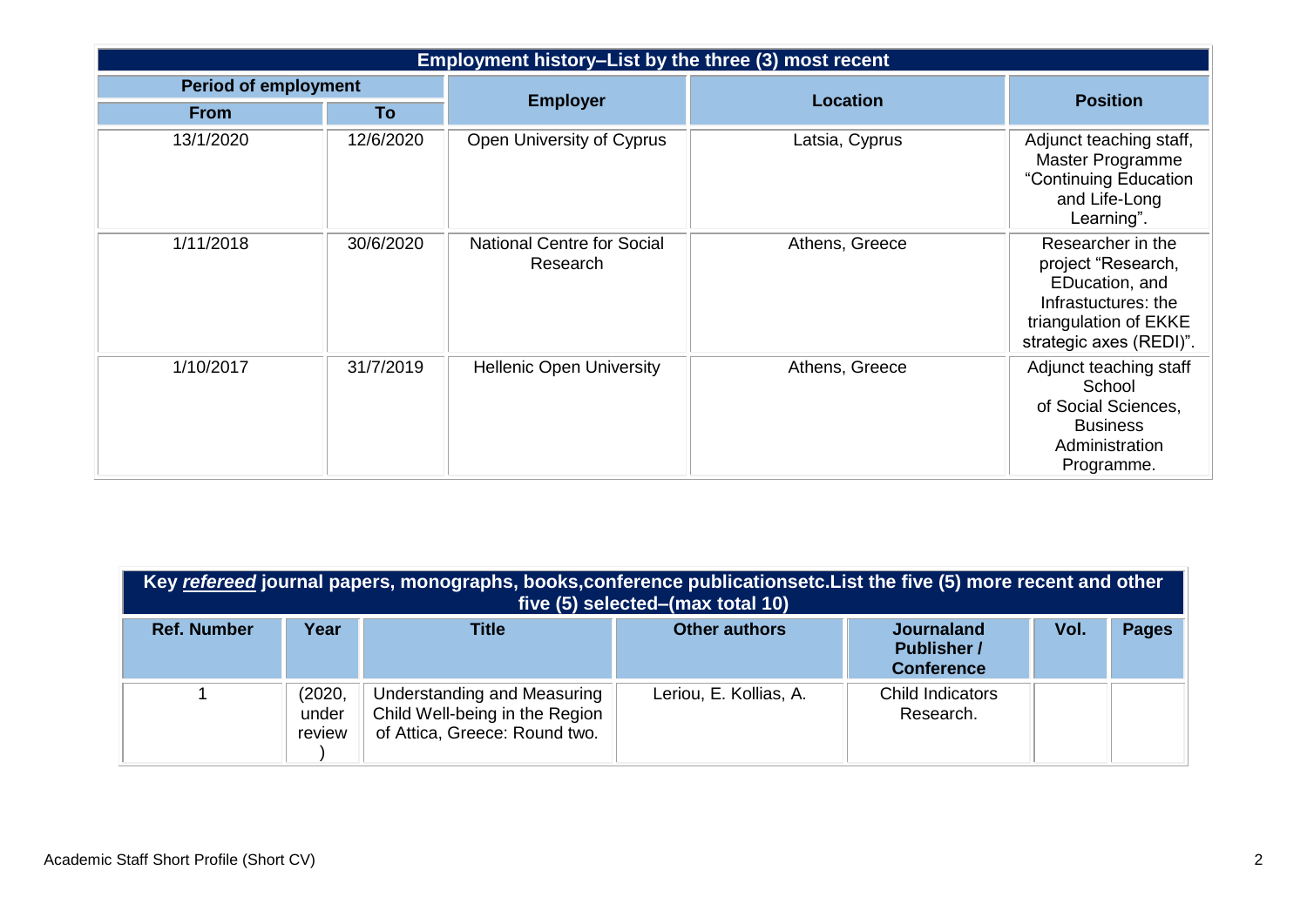| $\overline{2}$ | 2020            | (in Greek) Methodology in<br>Social Sciences, part 1:<br>Introduction, part 2: An<br>example of Quantitative<br>Research (Work-Life<br>Relationship and Wellbeing in<br>Northern Europe), part 3: An<br>example of Qualitative<br>Research (Women<br>Sociologists. Family,<br>Employment,<br>Underemployment, and<br>Unemployment in Crisis). | Anastasopoulou, A.                                 | Progect "Research,<br>EDucation, and<br>Infrastructure (REDI):<br>The triangulation of<br><b>EKKE</b> strategic axes<br>(MIS5002378).<br><b>National Center of</b><br>Social Research-<br>EKKE. |     |                       |
|----------------|-----------------|-----------------------------------------------------------------------------------------------------------------------------------------------------------------------------------------------------------------------------------------------------------------------------------------------------------------------------------------------|----------------------------------------------------|-------------------------------------------------------------------------------------------------------------------------------------------------------------------------------------------------|-----|-----------------------|
| 3              | 2018<br>(April) | Spatial analysis of<br>unemployed youth's<br>vocational profiles in Greece                                                                                                                                                                                                                                                                    | Kollias, A., Bithymitris, G. &<br>Papadopoulos, O. | 11th International<br>Conference of the<br>Hellenic<br>Geographical<br>Society, Lavrio,<br>Greece.                                                                                              |     |                       |
| $\overline{4}$ | 2018            | (in Greek) Virtual<br>organizations: a story of<br>repetition and<br>difference. In M. Spyridakis,<br>H. Koutsoukou & A.<br>Marinopoulou (Eds),<br>Cyberspace society.                                                                                                                                                                        |                                                    | Athens:<br>I. Sideris.                                                                                                                                                                          |     | pp.<br>$277 -$<br>309 |
| 5              | 2017            | Work life Balance of Women<br>Employees. Quantitative and<br><b>Qualitative Research</b><br>Statistical analysis and<br>Findings (EEA GR07/3672).                                                                                                                                                                                             | Trivellas, P. & Vraimaki, E.                       | Department of<br>Logistics<br>Management, School<br>of Business and<br>Finance,<br>Technological<br><b>Education Institute</b><br>(TEI) of Sterea<br>Ellada.                                    |     |                       |
| 6              | 2015            | Shifting and persistent human<br>resources'<br>positional/motivational profiles<br>in the context of the latest                                                                                                                                                                                                                               |                                                    | Procedia - Social and<br><b>Behavioral Sciences</b>                                                                                                                                             | 175 | pp.<br>529-<br>536    |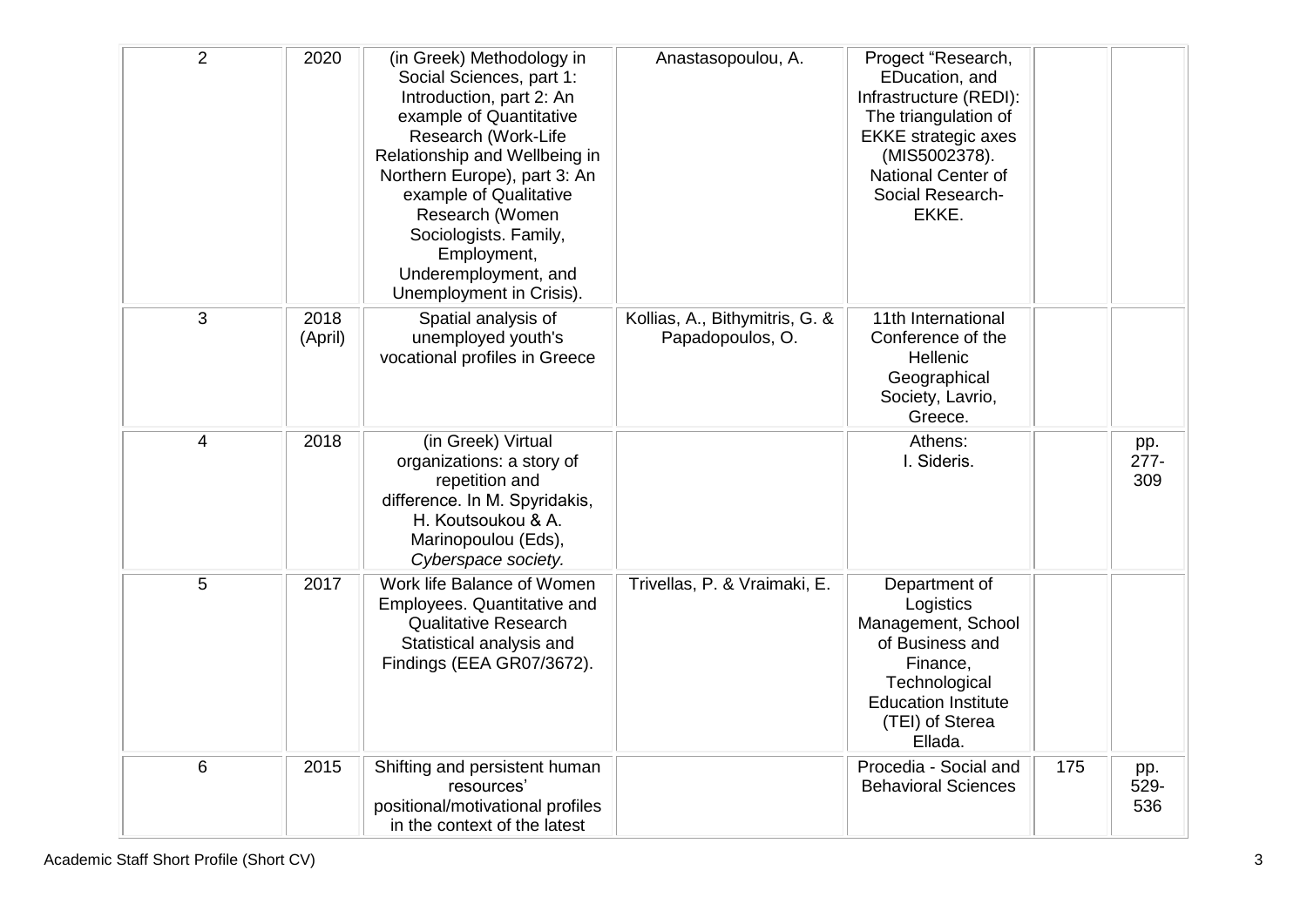|   |      | economic crisis: the cases of<br>Germany, the Netherlands,<br>Spain and Portugal.                                                                                                                                                                                              |             |                                        |                  |
|---|------|--------------------------------------------------------------------------------------------------------------------------------------------------------------------------------------------------------------------------------------------------------------------------------|-------------|----------------------------------------|------------------|
| 7 | 2011 | (Contibution in) Equity and<br>Lifelong Learning in European<br>Vocational Education and<br>Training.                                                                                                                                                                          | Kollias, A. | The FARE project,<br><b>IACM/FORTH</b> |                  |
| 8 | 2010 | (in Greek) Organizational<br>creativity: the dialectic<br>relationship between<br>organizational perception,<br>creative product and<br>organizational subject. In St.<br>Papastamou, G.<br>Prodromitis & V. Pavlopoulos<br>(Eds.), Social thought,<br>cognition and behavior. |             | Athens:<br>Pedio.                      | pp.243<br>$-272$ |
| 9 | 2010 | National report for Greece:<br>Current approach to<br>enhancing IT management in<br>SMEs. USEREC-Upgrading<br><b>Self Reflective Competencies</b><br>in SMEs (2009-1-GR1-LEO<br>05-01881).                                                                                     | Dougalis V. | <b>IACM/FORTH</b>                      |                  |

|                    | Exhibitions (where applicable). List the five (5) more recent and other five (5) selected.<br>(max total 10) |              |                              |           |                           |
|--------------------|--------------------------------------------------------------------------------------------------------------|--------------|------------------------------|-----------|---------------------------|
| <b>Ref. Number</b> | <b>Date</b>                                                                                                  | <b>Topic</b> | <b>International / Local</b> | Location* | <b>Role in Exhibition</b> |
|                    |                                                                                                              |              |                              |           |                           |
| ◠                  |                                                                                                              |              |                              |           |                           |
| ◠                  |                                                                                                              |              |                              |           |                           |
| 4                  |                                                                                                              |              |                              |           |                           |
| 5                  |                                                                                                              |              |                              |           |                           |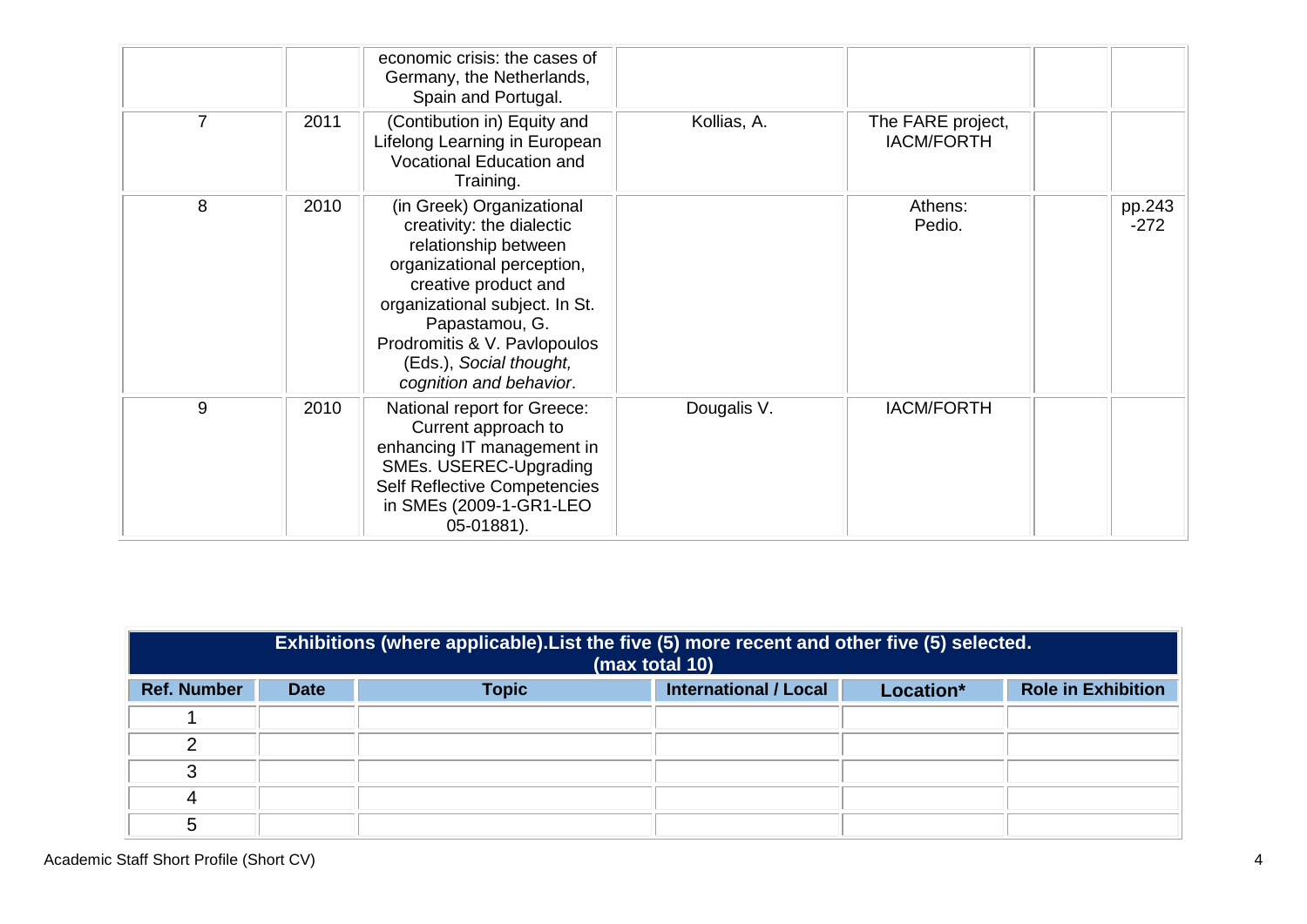\**Specify venue, geographic location etc*

|                       | Research Projects. List the five (5) more recent and other five (5) selected<br>(max total 10) |                                                                                                                                                                                                                                                                                                                                                                                                            |                                                                                                             |                                                                                                                                                  |  |  |  |
|-----------------------|------------------------------------------------------------------------------------------------|------------------------------------------------------------------------------------------------------------------------------------------------------------------------------------------------------------------------------------------------------------------------------------------------------------------------------------------------------------------------------------------------------------|-------------------------------------------------------------------------------------------------------------|--------------------------------------------------------------------------------------------------------------------------------------------------|--|--|--|
| Ref.<br><b>Number</b> | <b>Date</b>                                                                                    | <b>Title</b>                                                                                                                                                                                                                                                                                                                                                                                               | <b>Funded by</b>                                                                                            | <b>Project Role*</b>                                                                                                                             |  |  |  |
|                       |                                                                                                | Researcher, Agricultural University of<br>Athens, Department of Agribusiness and<br>Supply Chain Management in the<br>following projects:<br>a) "An Innovative Air Network<br>Optimazation Tool for Greek Islands'<br>Public Service Obligation-<br>IANOS" (MIS 5030213/282.0213),<br>and b) "Intelligent route<br>Planning/Optimisation/Notification<br>System-Smart Delivery"<br>(MIS 5030187/281.0187). | Operational<br>Programme<br>Competitiveness,<br>Entrepreneurship<br>and Innovation<br>2014-2020<br>(EPAnEK) | Research design, qualitative and<br>quantitative field research, need<br>assessment of local community,<br>tool evaluation etc.                  |  |  |  |
| 2                     | 2018<br>(November)-<br>today                                                                   | Researcher, National Centre for Social<br>Research, "Research, Education, and<br>Infrastructures: the triangulation of EKKE<br>strategic axes (REDI)".                                                                                                                                                                                                                                                     | Operational<br>Programme<br>Competitiveness,<br>Entrepreneurship<br>and Innovation<br>2014-2020<br>(EPAnEK) | Development of educational<br>material regarding research<br>methodology.                                                                        |  |  |  |
| 3                     | 2018 (May-<br>July)                                                                            | Researcher, Department of Logistics<br>Management, School of Business and<br>Finance, Technological<br>Education Institute (TEI) of Sterea<br>Ellada, "Green Logistics e-Training in                                                                                                                                                                                                                       | Project Erasmus+<br>2015-1-EL01-<br>KA202-014015                                                            | Development of educational<br>material in a distance learning<br>programme regarding "Crisis<br>management basics in the grain<br>supply chain". |  |  |  |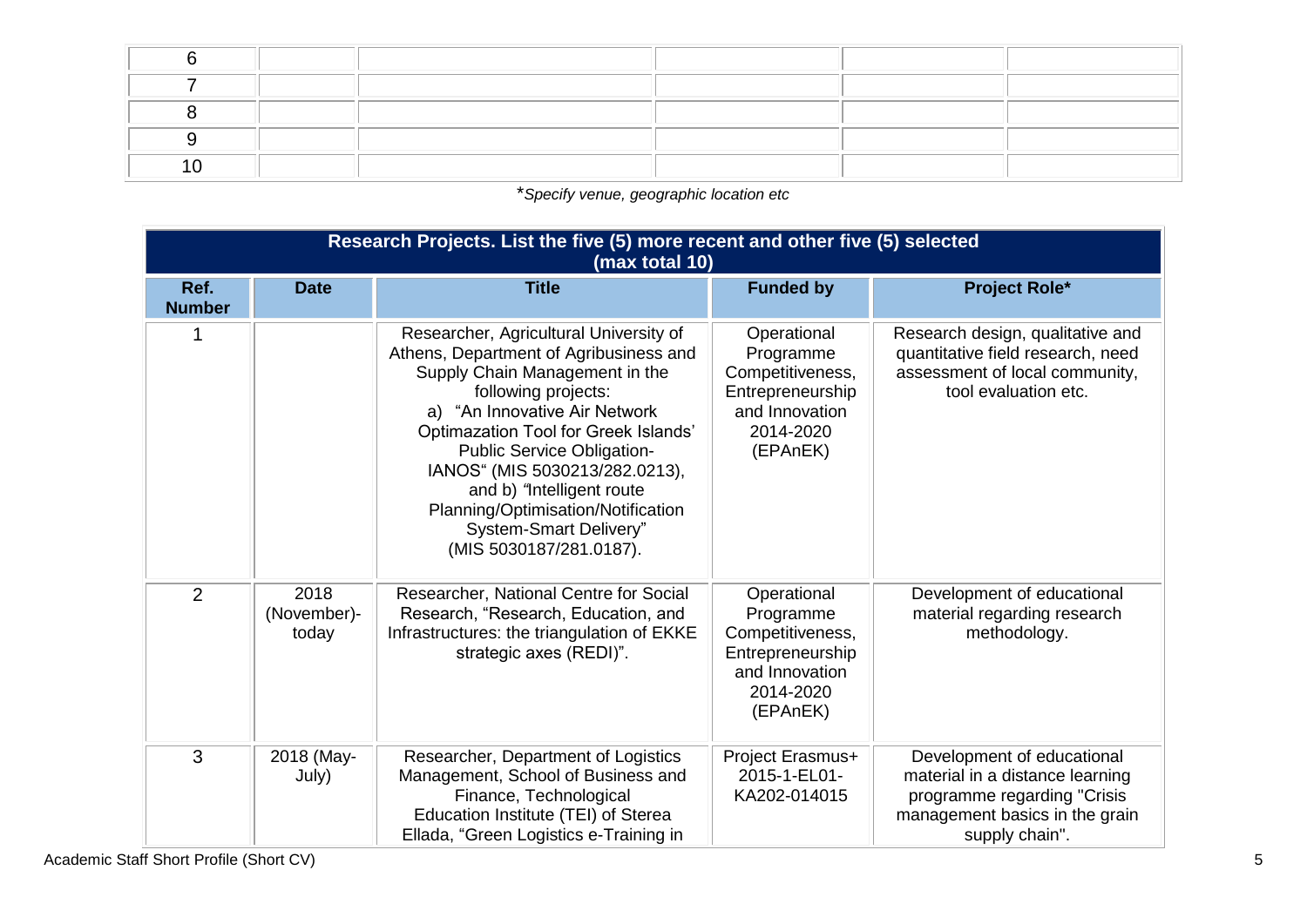|                |                                            | Cereal/Rice Sector".                                                                                                                                                                                                                                                                                           |                                                                                                                                                                                                                  |                                                                                                                                                                                                                                                                                      |
|----------------|--------------------------------------------|----------------------------------------------------------------------------------------------------------------------------------------------------------------------------------------------------------------------------------------------------------------------------------------------------------------|------------------------------------------------------------------------------------------------------------------------------------------------------------------------------------------------------------------|--------------------------------------------------------------------------------------------------------------------------------------------------------------------------------------------------------------------------------------------------------------------------------------|
| $\overline{4}$ | 2016<br>(January-<br>November)             | Post doctoral researcher, Department of<br>Logistics Management, School of<br>Business and Finance, Technological<br>Education Institute (TEI) of Sterea<br>Ellada," Work life Balance of Women<br>Employees.                                                                                                  | EOX GR07/3672                                                                                                                                                                                                    | Research design, research<br>intervention, survey, and statistical<br>analyses.                                                                                                                                                                                                      |
| 5              | 2011 (July-<br>September)                  | Researcher, Education Research and<br>Evaluation (ERE) Group, Institute of<br>Applied and Computational Mathematics,<br>Foundation of Research and<br>Technology (FORTH), "Upgrading Self<br>Reflective Competencies in SMEs-<br>USEREC".                                                                      | Leonardo da<br>Vinci, Transfer of<br>Innovation (2009-<br>ILE005-01881)                                                                                                                                          | Design and delivery of an IT-<br>business training programme<br>(http://promitheas.iacm.forth.gr/vle/)                                                                                                                                                                               |
| $6\phantom{1}$ | 2008<br>(February-<br>May)                 | Member of the Tutors' Group, and<br>Member of the Distance Learning<br>Facilitators' Group, Department of<br>Psychology, Panteion University<br>of Social and Political Sciences,<br>"Counseling Horizons in School<br>Career Advising - SOS Advising".                                                        | <b>EPEAEK II</b>                                                                                                                                                                                                 | Lectures to secondary education<br>teachers/career advisors on "social<br>psychology theories and the<br>workplace" and "family and school<br>influence in job selection",<br>supervion/moderation in the<br>distance learning support module.                                       |
| $\overline{7}$ | 2009<br>(September)-<br>2011<br>(February) | Postgraduate Scholarship, Education<br>Research and Evaluation (ERE) Group,<br>Institute of Applied and Computational<br>Mathematics, Foundation of Research<br>and Technology (FORTH): "Promoting<br>Equality in Digital Literacy (PREDIL) &<br>Facilitating Reflections on Equity in LLL<br>Strategy (FARE). | PREDIL: LLP,<br><b>COMENIUS</b><br>Multilateral project<br><b>FARE: LLP</b><br>Transversal<br>programme, KA1<br>"Support for<br>European<br>cooperation in<br><b>Education and</b><br>Training" ECET -<br>Part B | Participation in the design and<br>implementation of research<br>activities, tools and materials,<br>statistical analyses of social data,<br>participation in international project<br>meetings and workshops,<br>preparation and submission of<br>research projects for EU funding. |

*\*Project Role: i.e. Scientific/Project Coordinator, Research Team Member, Researcher, Assistant Researcher, other*

**Consulting Services and/or Participation in Councils / Boards/ Editorial Committees.**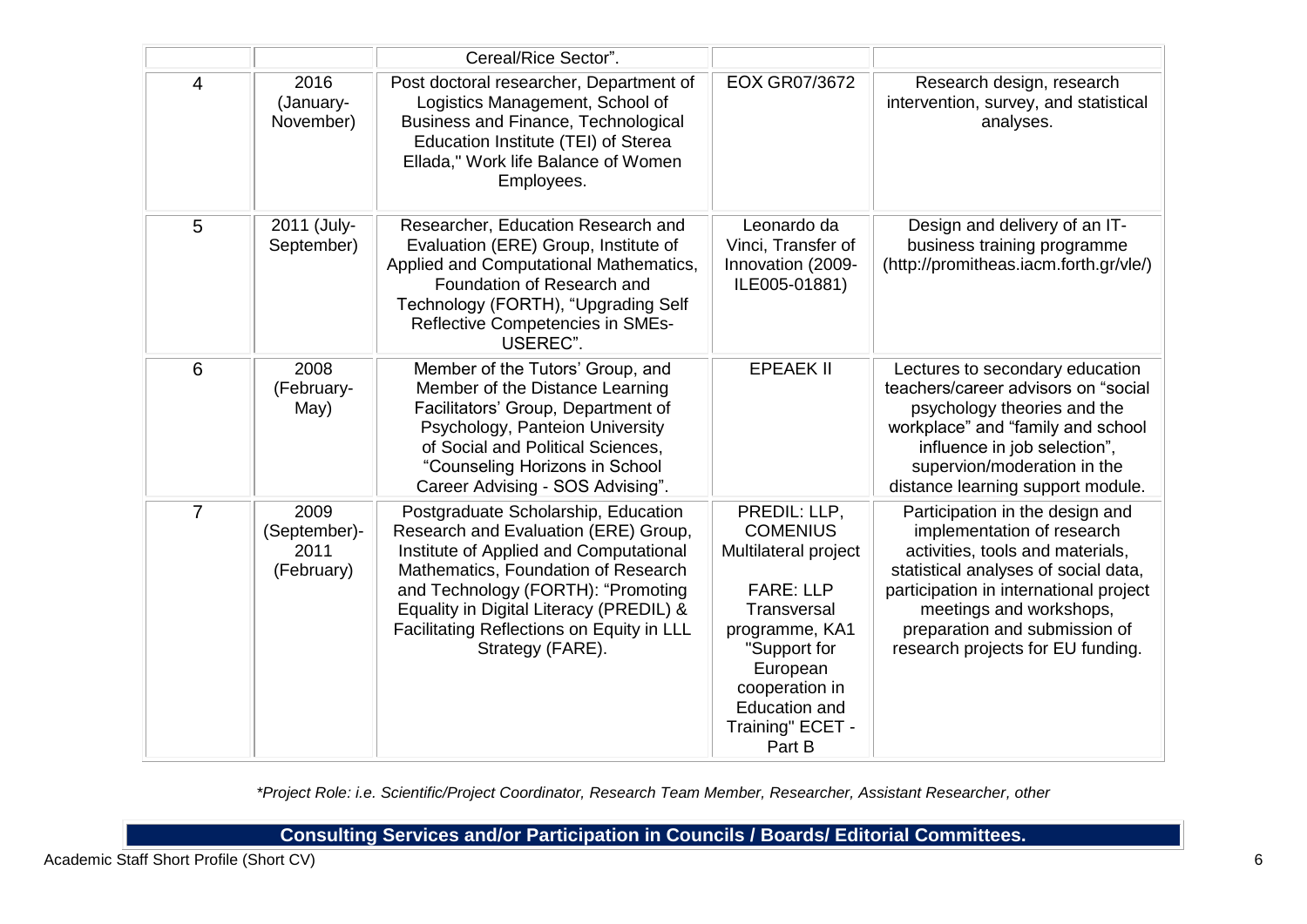|                    |               |                                                                                                                  | List the five (5) more recent                                                                                                                                                                                               |                                                                       |
|--------------------|---------------|------------------------------------------------------------------------------------------------------------------|-----------------------------------------------------------------------------------------------------------------------------------------------------------------------------------------------------------------------------|-----------------------------------------------------------------------|
| <b>Ref. Number</b> | <b>Period</b> | <b>Organization</b>                                                                                              | <b>Title of Position or Service</b>                                                                                                                                                                                         | <b>Key Activities</b>                                                 |
|                    | 2011-2017     | Psychology<br>Department,<br>Metropolitan<br>College (in<br>collaboration<br>with East<br>London<br>University). | Supervisor on 12 graduate (BSc in<br>Psychology), and on 26<br>postgraduate thesis ("MSc<br>Business Psychology", MSc<br>"Clinical and Community<br>Psychology", and MSc "Applied<br>Positive and Coaching<br>Psychology"). | Supervision and assessment.                                           |
| $\overline{2}$     | 2012-2017     | Psychology<br>Department,<br>Metropolitan<br>College (in<br>collaboration<br>with East<br>London<br>University). | Personal Academic Tutor.                                                                                                                                                                                                    | Consulting, and supporting students<br>during their studies.          |
| 3                  | 2012-2017     | Psychology<br>Department,<br>Metropolitan<br>College (in<br>collaboration<br>with East<br>London<br>University). | Module leader in undergraduate<br>and postgraduate courses.                                                                                                                                                                 | Design of courses, and coordination<br>of the modules teaching group. |
| 4                  |               |                                                                                                                  |                                                                                                                                                                                                                             |                                                                       |
| 5                  |               |                                                                                                                  |                                                                                                                                                                                                                             |                                                                       |

| Awards / International Recognition (where applicable). List the five (5) more recent and other five (5) selected. <sup>1</sup><br>(max total 10) |             |              |                    |  |
|--------------------------------------------------------------------------------------------------------------------------------------------------|-------------|--------------|--------------------|--|
| Ref.<br><b>Number</b>                                                                                                                            | <b>Date</b> | <b>Title</b> | <b>Awarded by:</b> |  |